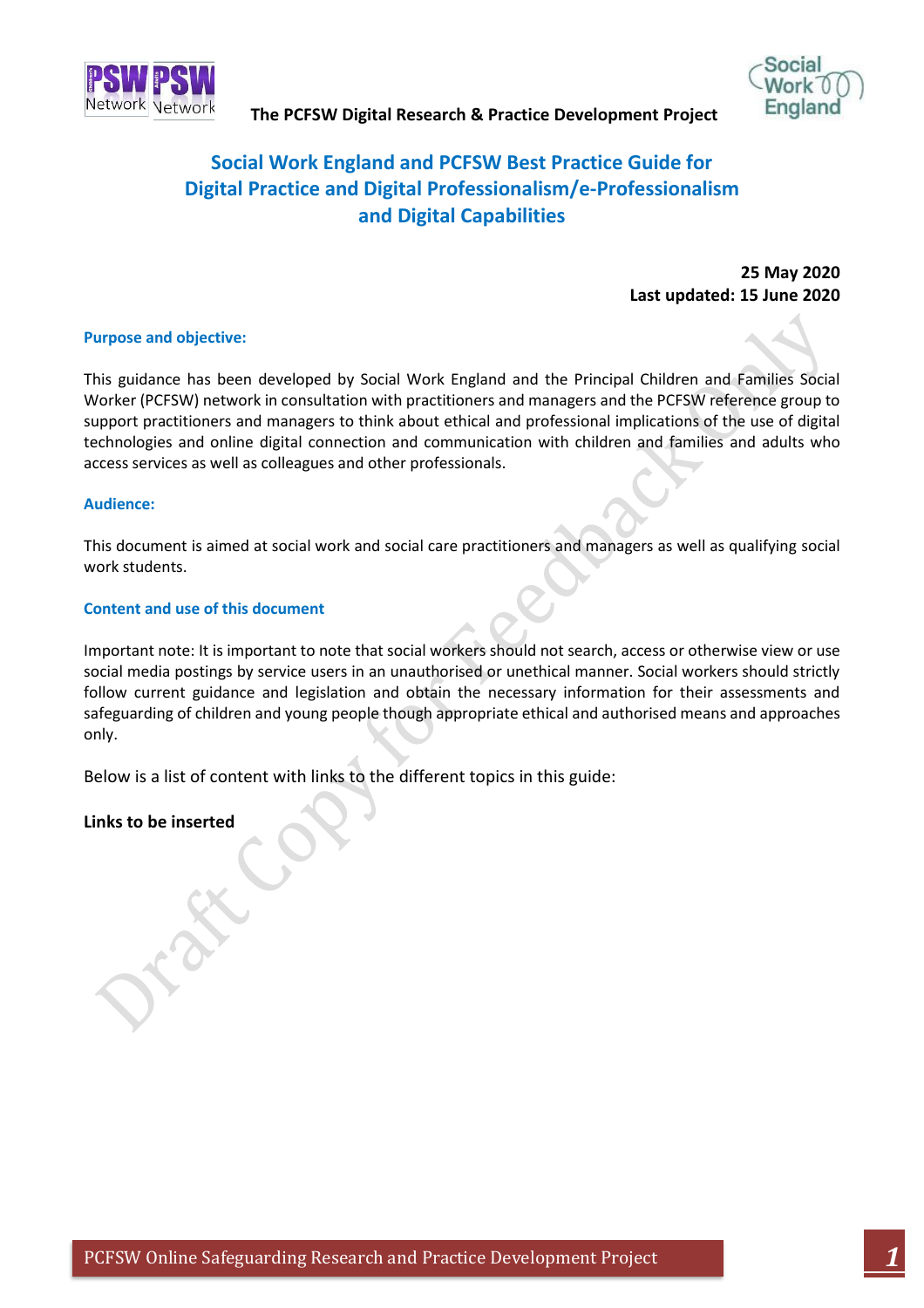



# **Understanding my regulator: Social Work England**

Social Work England is the specialist regulator for social workers in England. Our role is to set professional standards and assure the public's confidence in social work. We are collaborating on this guide to support social workers in understanding the link between our professional standards and practice.

In response to Covid-19, you may need to adapt your practice and ways of working. In doing so, we encourage you to think carefully about the professional standards and how to maintain them against a rapidly changing context. This guide offers up practical advice from sector leaders to support you as you adapt.

It is important to reflect on changes to practice and to explore professional and ethical dilemmas with peers or managers. Social workers are doing this as they explore new and different ways of working. This can be an important source of learning to record as part of your continuing professional development, which is central to your registration as a social worker.

Some social workers have returned to the profession during the pandemic through temporary registration. There can be a lot to consider when returning to practice. We hope this guide will support you as you support local teams and services at a time of considerable pressure.

We thank the Principal Social Workers networks for their commitment to embedding the professional standards and we continue to work collaboratively to make the link between standards and practice.

If you'd like to know more about Social Work England, you can find more on our website,

# **Professional standards**

When using social media and digital technologies, practitioners should consider and apply the [professional standards.](https://www.socialworkengland.org.uk/standards/professional-standards/) Standards with a particular reference to online conduct include professional standard:

- 2.5. As a social worker, I will actively listen to understand people, using a range of appropriate communication methods to build relationships.
- 3.10. As a social worker, I will establish and maintain skills in information and communication technology and adapt my practice to new ways of working, as appropriate.
- 5.6. As a social worker, I will not use technology, social media or other forms of electronic communication unlawfully, unethically, or in a way that brings the profession into disrepute.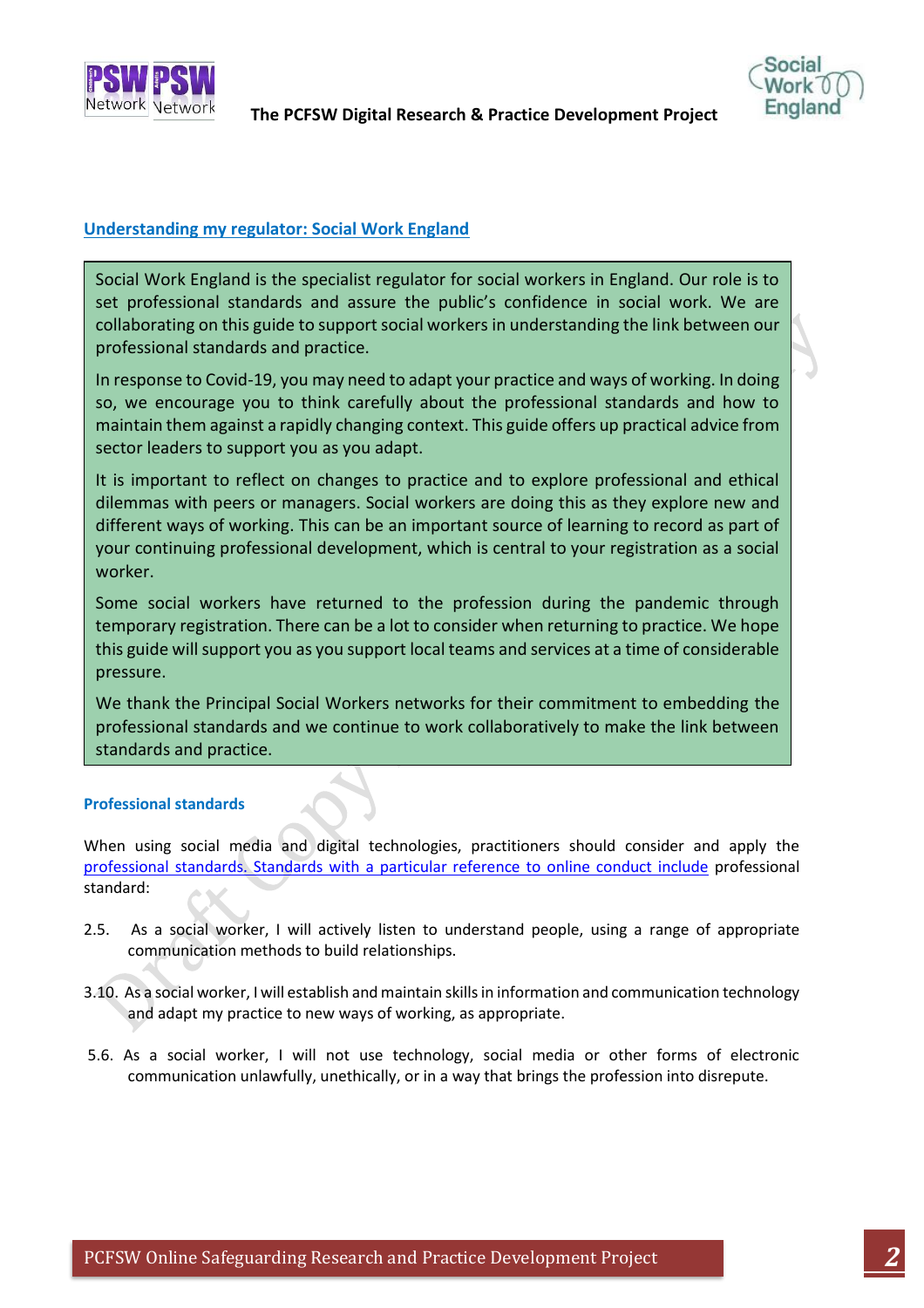



### **Thinking about social media and its significance**

For purposes of this guide social media refers to any media that allows for social networking and/or can be used in a social way to connect with others and allows posting and sharing of user-generated content and interaction between its users.

Social technologies are built around the paradigm of sharing and dissemination and maximising accessibility and visibility of data and information hence, by default every datapoint is public and potentially visible to unlimited audiences; this leaves the onus for privacy with the individual for setting appropriate privacy settings and to limit the audience for each online posting or information. This presents a fundamental challenge for relationship-based professions such as social work that operate based on the paradigm of professional trust and respect for privacy and confidentiality of information and interaction with service users. Therefore, practitioners should be aware of this tension in use of social technologies in social work practice and should ensure that they have the appropriate privacy setting for their social media and digital devices to avoid potential data breach or unauthorised infringement of others privacy or human rights.

When using social media and digital technologies, practitioners should consider and apply the **Professional** [Standards](https://www.socialworkengland.org.uk/standards/professional-standards/) in practice; examples include professional standard:

Social media have resulted in datafication of social life and our thoughts, behaviours, relationships and identity. People use social media to share their thoughts and ideas or what we do, who we meet, and so on, our online posts, likes, shares and other behaviours are seen as data points and parsed and analysed by the platform we use and depending on our privacy settings by other individuals and companies. As a result, social media provides the largest constantly refreshing social evidence we've ever had. Indeed, for the first time we can see society in motion, generating a digital visage of billions of people doing all the things they do and have always done: thinking, joking, arguing, collaborating, insulting, gossiping, learning, working, meetings, falling in love, and more….

Taken together this represents a new "digital commons" of enormous size and wealth, providing a "digital visage" of society in a format inherently amenable to data collection and analysis.

As practitioners contact, connect and communicate with service users and other colleagues and professionals they open up new digital channels of communication they create multiple and multi-layered relationships with others that may result in breach of privacy or dual relations and breach of professional standards. Therefore, this guidance aims to provide and promote better understanding of the implication of digital practice and some of the considerations relating to digital professionalism. Therefore, this guidance covers the following:

- Defining digital professionalism
- Digital identity and digital convergence
- Some of the differences between online and offline communication
- Maintaining professional relationships and boundaries online
- The digital knowledge, skills and capabilities for social workers

### **Digital Professionalism or e-Professionalism**

Social work values and principles are the same whether we operate online or offline however, the application and ramifications of those values and principles depends on the context and therefore, social workers should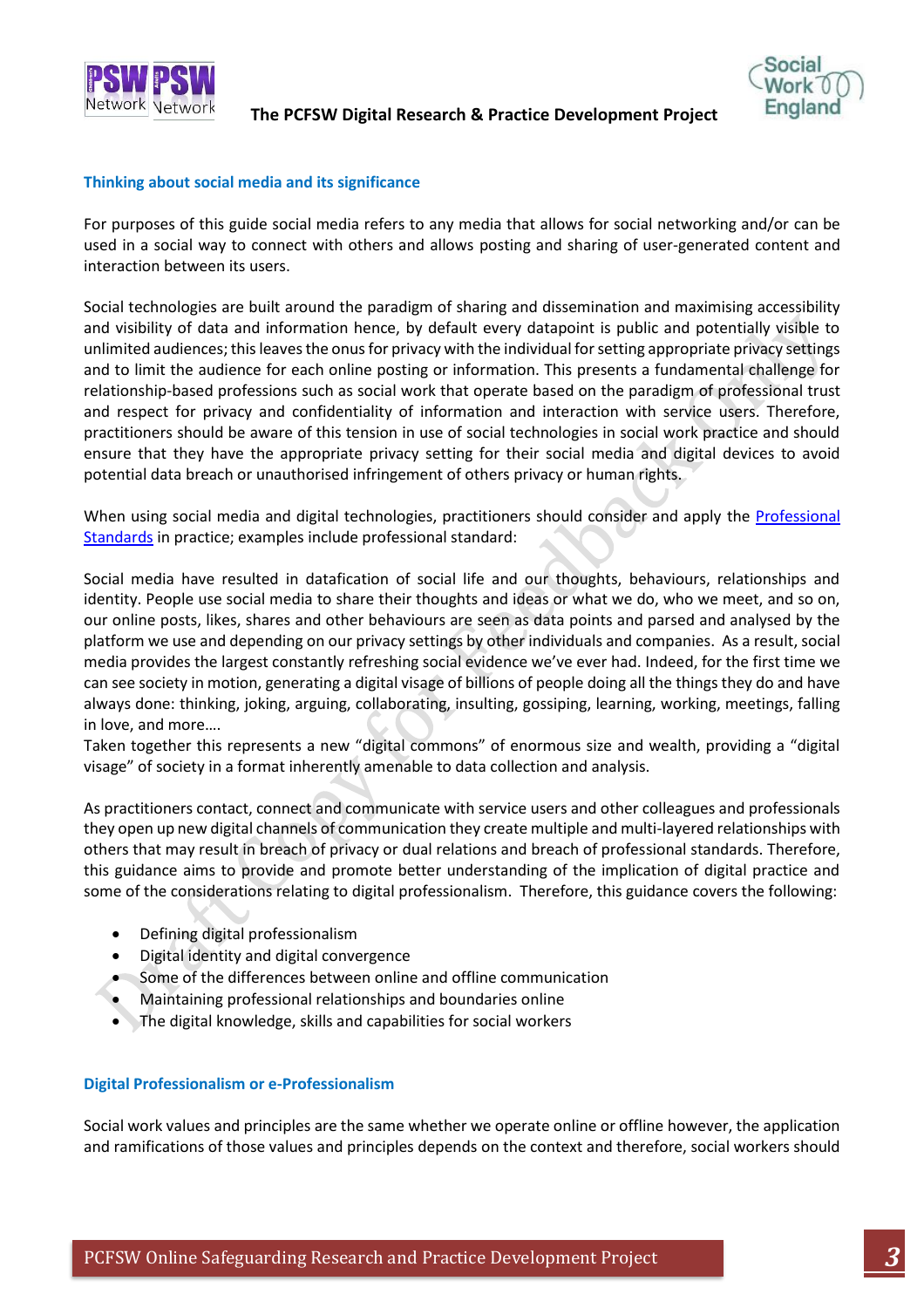



be mindful and ensure that they meet and apply social work's values, principles and professional standards both online and offline.

Digital professionalism takes place in the overlap between the ethics, practice and society and requires careful consideration and application of social work professional standards, ethics, values and principles as well as the roles, opportunities, risks and challenges of social media and digital technologies within the context of the changing and shifting social, cultural and political landscape in which professionals operate and professionalism is achieved (see Figure 1).

Therefore, digital professionalism or e-professionalism involves the ability to understand and use social media and also how to develop and manage the online persona of an individual based on the meaning of their online postings and interactions, including blogs, images, videos, and other forms of online postings.

Digital professionalism requires practitioners to extend and apply social work values and principles in a meaningful and contextually relevant manner in digital context. This means that practitioners should apply social work values, principles and professional standards online in a way that meets the objectives of those values and standards.

Digital professionalism also involves the ability to identity and effectively manage new risks and opportunities and to use the affordances of digital and social technologies to enhance practice and its outcomes.



**Figure 1: Components of Digital Professionalism**

# **Identity Prism: Thinking about online identity and online postings**

Identity prism offers a helpful approach for thinking about the ethical and professional implications of online identities, activities and postings. In particular

1. Online postings tell a story about us and others and this represents the narrative dimension of online identities or online postings; in this sense, we can think of online posting as self-expression or an extension of our self-narrative. Therefore, practitioners should think about what their online postings or online interactions say about their identity and self-narrative? And how do your online postings and interactions affect your online persona and professional identity?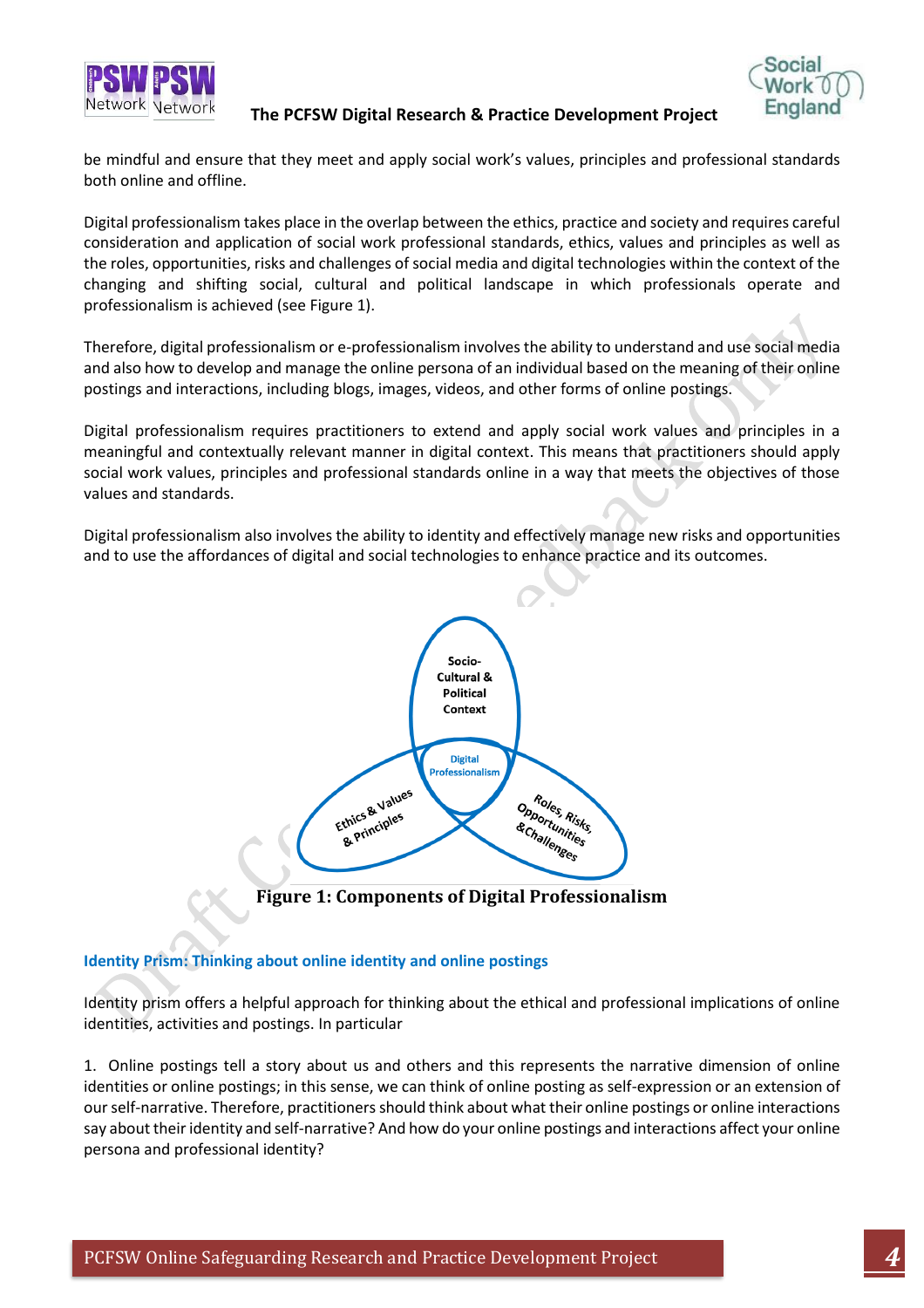



2. Thinking about online audiences, we can think of online postings as performance or behaviour addressed to an audience; or before an audience. This is the performative dimension of online identity or online postings;

in this sense, we perform a given identity or persona in online setting. Therefore, practitioners should be aware of their audience and how their online posting or interaction will be seen and perceived by their audience; i.e. both the intended and unintended audience. What sort of behaviour or performance do your online postings present and how are they seen, perceived and understood by others? Are they in line with professional standards and social work values and ethics?

3. We can also think of online postings as relationship or interaction with others and this represents the relational dimension of online identities or online postings. What does your online posting say about your relationships with others? How does it influence your professional boundaries? How does it affect others and their rights and well-being?

#### **Being mindful of others perspective**

From a professional perspective, it is important to reflect upon how your online communication, interactions and postings may be perceived and understood by others and its narrative, performative and relational dimensions.

For example, a social worker was referred to the HCPC and was cautioned due to texting a service user out of hours (during weekend) although the content of the text message was not inappropriate and in spite of the fact that her employer did not have a written policy regarding out of hour communication.



**Figure 1: Identity Prism**

Identity prism offers a helpful lens to think about and reflect upon the multidimensional implications of online activities and postings and how they may relate to one's online and/or professional identity. This also offers a lens to think about online identities and activities of children and families as well as adults who access services and provides possibilities to support young people and adults to develop their online identity. Identity prism implies that people can enhance their online identity at least In three ways, namely:

- 1. by enhancing their self-narrative and ensuring their online activities and postings project a better, more positive or more powerful story about themselves;
- 2. by enhancing their relationships with others and ensuring that their online activities and posting position themselves more appropriately and effectively in relation to others;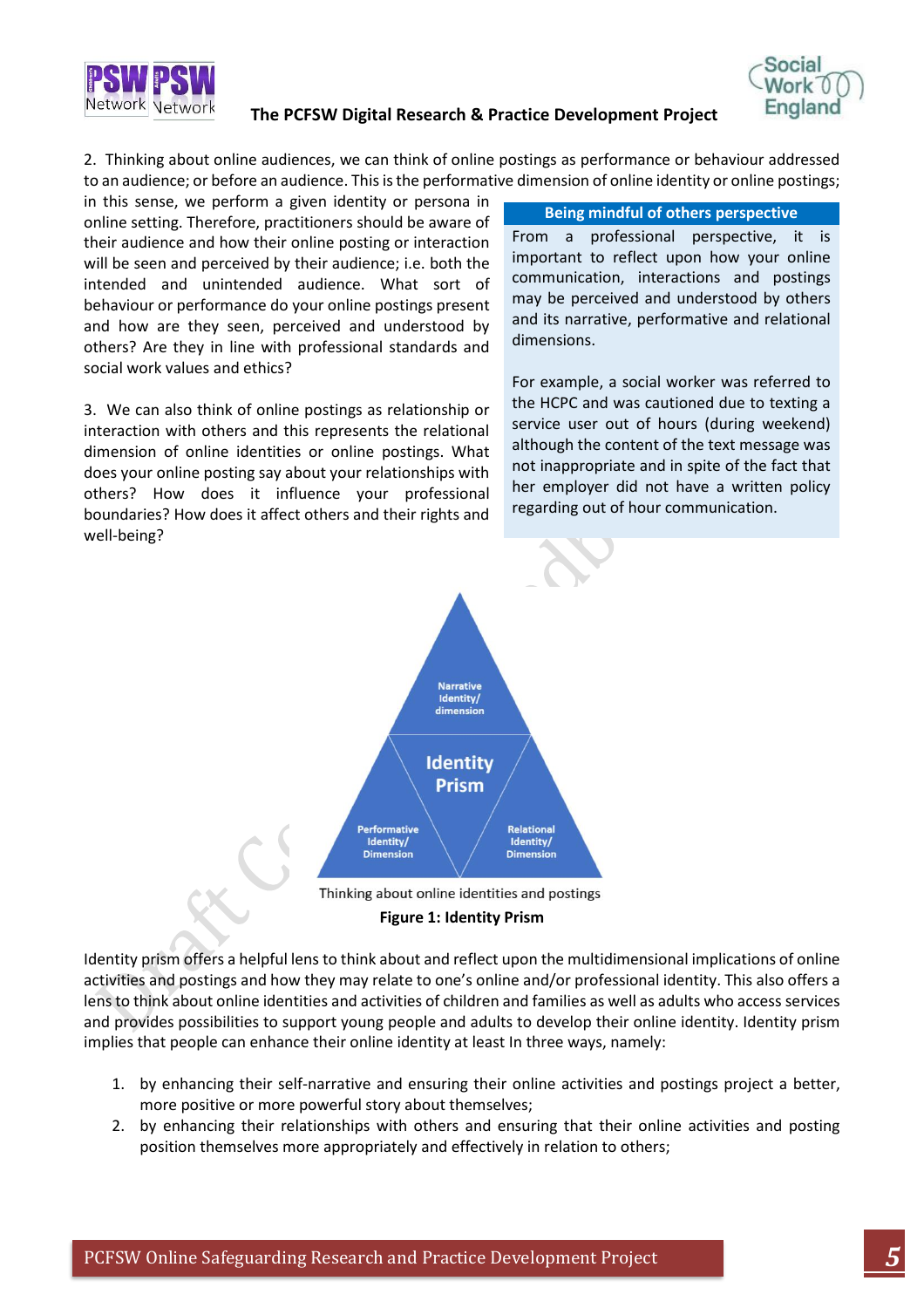

- 3. by ensuring that they better address their audience and that their online activities and postings are of
- interest and meaningful to their audience so that their audience can relate to or identity with those online postings or activities.

#### **Online relationships and boundaries**

Professional relationships require empathic listening and understanding combined with effective use of self and the effective use of self requires a dynamic and continued recognition and management of boundaries. Indeed, thinking from a systemic perspective we can say that the quality of relationships is defined by boundaries.

Boundaries are the emotional barriers that protect and enhance the integrity of individuals as well as the systems and subsystems with which the interact. Given this definition, perception of boundaries is influenced

by the context as well as the practitioner's emotions and mood. Therefore, appropriateness of professional boundaries depends on the way our emotions, mood, communication and behaviour are understood by others and the way these influence others' perception of the relationship and its boundaries. Therefore, practitioners should consider how their communication and choice of language as well as their actions and behaviour are understood by people who access services.

Understanding the context and the factors influencing perception of boundaries is essential for ethical and effective practice and professional relationships. For example, it is easy to relate to and appreciate the reassuring gesture of a social worker hugging a scared young child who is spending his/her first night away from home at a temporary accommodation. However, the same social worker would be expected to find a different way of expressing empathy and reassurance if he was supporting an adolescent who had experienced sexual abuse and was scared spending her first night in a similar temporary accommodation.

Social media and digital technologies can influence perception of proximity (closeness) with others and the online disinhibition effect can result in lower inhibition online. These can alter perception and understanding of boundaries and influence people's behaviours.

Practitioners can use the Relational Boundary Scale as tool to learn about or reflect upon and evaluate the appropriateness of online boundaries in relation to others.

#### **Dual Relationships**

Dual relationship is any relationship between a social worker/practitioner and a current or previous service user that is in addition to or outside of the professional relationship between the two; for example, having a personal or business relationship in addition to professional relationship with a service user.

Dual relationships are inappropriate and may be in breach of professional standards and boundaries. Therefore, as much as possible, Practitioners should avoid dual relationships and when this is not possible then practitioners should ensure that they minimise any overlaps and maintain appropriate professional boundaries. However, it is important to note that in certain circumstances practitioners may not be able to avoid a dual relationship. For example, a social worker living and working in a small remote village that has a single grocery store may end up supporting the family of the grocery store owner due to safeguarding concerns or support needs while still shopping at the same grocery store. This creates an unavoidable dual relationship.

Using personal social media accounts for professional purposes is an example of inappropriate dual relationship.

#### **Online disinhibition effect**

Research indicates that most people experience varying degrees of disinhibition online and this can influence people's online postings and behaviour and might make them say or do things that they would not say or do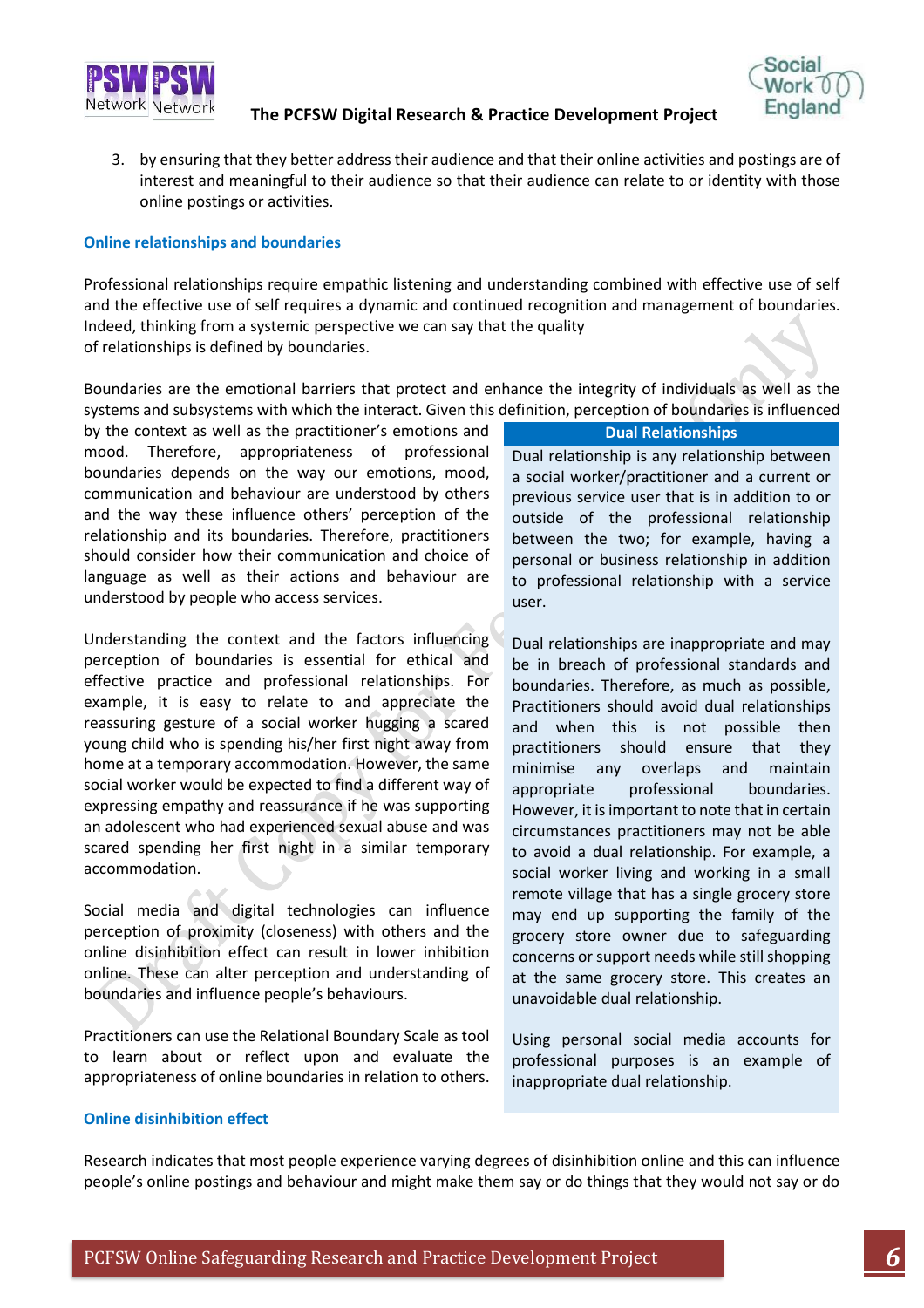



in their face-to-face interactions offline. Online disinhibition may be benign and may make us feel at ease and result in greater self-disclosure; for example, practitioners may find more open engagement with young people and some parents or adults who access services. However, such disinhibition and self-disclosure can also be a source of vulnerability as one person's information, communication or interactions may be manipulated or misused by others. Furthermore, excessive online disinhibition can lead to inappropriate, aggressive or abusive communication and behaviour; this is referred to as toxic disinhibition and may be shown in various forms ranging from abrupt reactions or quick escalation of online arguments to digital assault, cyberbullying, grooming, exploitation and other forms of online abuse.

The effect of online disinhibition can be exacerbated by one's ability to withhold their identity and create anonymous identities and postings online. Practitioners should be aware of the effect of online disinhibition on themselves and others and should adhere to Professional Standards and social work values regardless of whether they use a named or anonymous social media account. It is important to note that many anonymous online messages or images may be traceable to the original person who made that posting.

# **The perception and effect of online proximity**

Online connection and interaction can generate a sense of proximity that can affect people's perception of closeness to others. On the one hand this can facilitate relationship-building and hence, people can form quicker friendships, on the other hand, this sense of closeness can result in increased or implied expectations and lead to frustration and relationship breakdown. Therefore, practitioners may find greater ease and openness on the part of children and families to connect, engage and communicate online. However, online proximity can affect practitioners' and others' perception of boundaries and generate a sense of closeness that may potentially infringe professional boundaries. Practitioners should be aware and alert of impact of online proximity and ensure that they maintain clear and appropriate professional boundaries at all times.

# **Separating personal and professional social media accounts and postings**

Some practitioners maintain separate personal and professional social media accounts on the same platform. However, whether you should use one or two social media accounts (one personal and one professional) depends on how you want to use your account, people you connect with and the type of content and information you wish to share. For example, if you wish to connect with family or close friends and share personal or private information then it is better to separate that information from your other online engagements. If you decide to share or discuss personal activities, events and information via a closed social media group, it is important that all members of that group respect the privacy of the group and its members and do not share the group's discussions or postings more widely. However, regardless of your privacy setting and the purpose of your social media account, you must ensure that online and offline your actions and communications can stand professional scrutiny.

# **Using social media to connect or communicate with service users?**

Some organisations deliver online support and services and to deliver such services their practitioners connect and communicate with service users through social media apps; for example, support groups on a variety of apps ranging from Facebook to Skype, WhatsApp and so on. However, before the Covid-19 pandemic, many other organisations did not allow online connection and communication using social media apps between their practitioners and service users. Therefore, as a general rule:

• You should check your organisational policy and guidance regarding use of social media and digital technologies and online connection and communication with service users;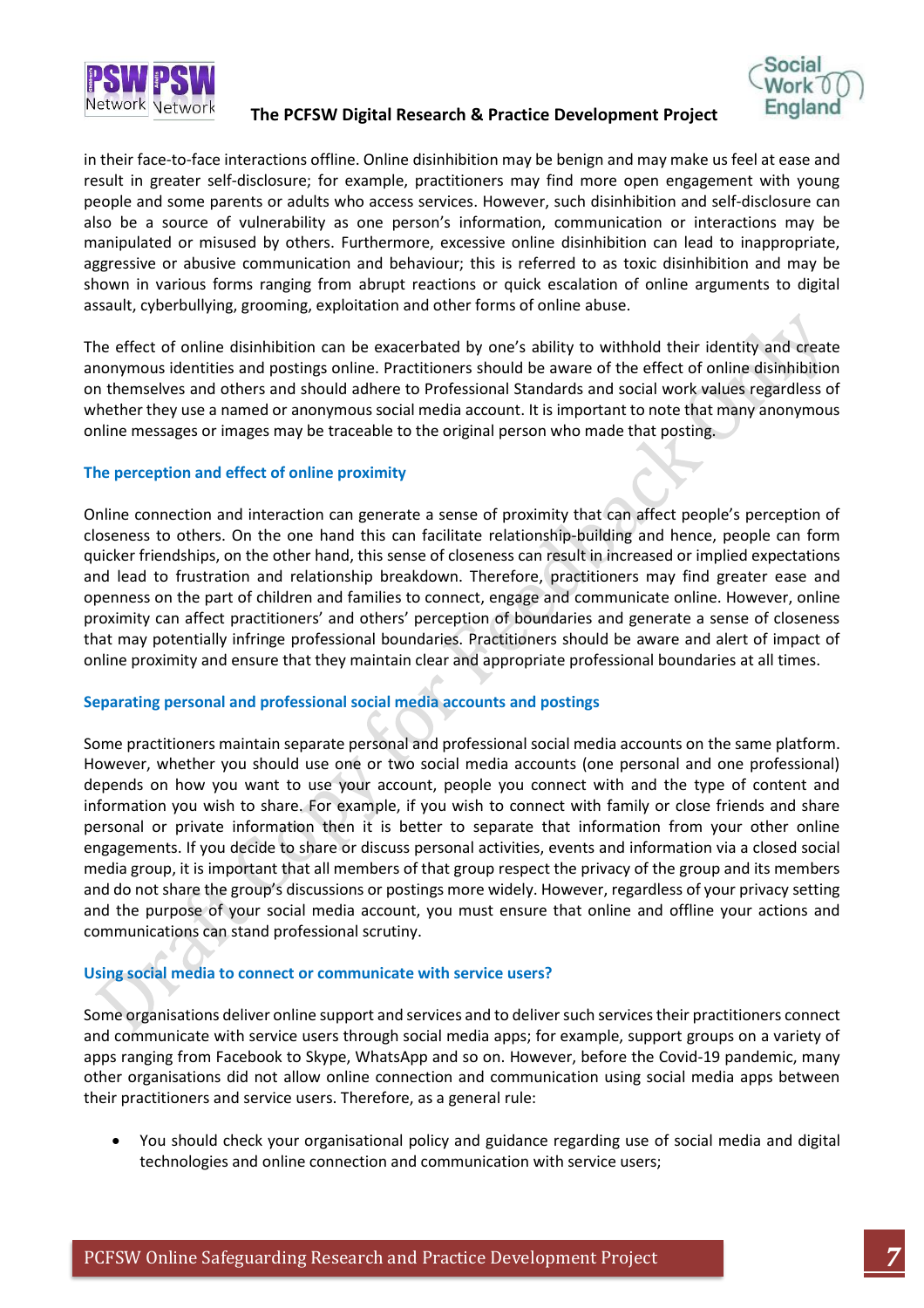

- Make sure you have a clear understanding of your organisational policy and are able to apply that policy in practice and discuss and clarify any questions or doubts with your manager;
- Discuss and agree your strategy with your manager and adopt a consistent approach to online connection and communication relating to your work;
- Ensure your actions and approach are in line with your organisational policy as well as social work values and Professional Standards;
- Make sure you avoid dual relationships and respect your own and others rights and privacy and maintain confidentiality of information;
- Set clear boundaries for interaction and communicating with others, especially if you are working with children and families or adults who access services, and ensure those interacting with you are aware of those boundaries; **Duty of Care**
- Do not use personal social media accounts for professional purposes as this gives rise to a number of ethical challenges and creates a dual relationship that is in breach of professional standards.

# **Managing online boundaries and connecting with children and families or adults who access services**

During the pandemic many practitioners have used platforms such as WhatsApp, Skype, Facetime, MS Teams, Zoom and others to keep in touch, connect with and support children and families and adults who access services. Many of learning and practices from this period can be used to complement and enhance relationshipbased practice post-pandemic. However, notwithstanding the importance and benefits of digital practice, there are a number of ethical, practical and professional considerations that require attention and careful reflection by practitioners and their employers in order to maintain appropriate professional boundaries.

Employers should ensure that they have a clear and consistent organisational policy and digital and social media guidance that include and address questions in relation to online and digital connection and communication with people who access services.

Having a conversation or establishing a channel of communication is different from establishing a connection and does not necessarily require connecting with others. For example, some platforms such as MS Teams or Zoom allow practitioners to invite people outside their organisation to a meeting using a "one-time link". Such "one-time link" enables the invitee to join the meeting for

Many apps require people who access services to install and sign up to the app. Most people who access services may be considered vulnerable and therefore, practitioners and their employers have a duty of care to ensure their safety and well-being. Therefore, if the practitioner is inviting such a person to a meeting using an app that they do not use then the practitioner and their employer are in effect asking the invitee to sign up to and/or subscribe to an app that they don't use and are not necessarily familiar with. This may expose the invitee to a host of potential risks and therefore, the practitioner and their employer have an ethical responsibility to ensure that invitee has the necessary training, preparation and support to be able to use the app safely. To assess potential risks in relation to a given app or social media platform practitioners should consult the [Best Practice](https://esafeguarding.org/publications/PSW=and-SWE-Best-Practice-Guidance-for-Assessing-Online-Risks,-Harm-and-Resilience-and-Safeguarding-Children-and-Young-People-Online-2020-05-26.pdf)  [Guide for Assessing Online Risks, Harm and](https://esafeguarding.org/publications/PSW=and-SWE-Best-Practice-Guidance-for-Assessing-Online-Risks,-Harm-and-Resilience-and-Safeguarding-Children-and-Young-People-Online-2020-05-26.pdf)  [Resilience and Safeguarding of Children and](https://esafeguarding.org/publications/PSW=and-SWE-Best-Practice-Guidance-for-Assessing-Online-Risks,-Harm-and-Resilience-and-Safeguarding-Children-and-Young-People-Online-2020-05-26.pdf)  [Young People Online.](https://esafeguarding.org/publications/PSW=and-SWE-Best-Practice-Guidance-for-Assessing-Online-Risks,-Harm-and-Resilience-and-Safeguarding-Children-and-Young-People-Online-2020-05-26.pdf)

It is important to note that in such cases, practitioners and their employers have a duty of care for the safety and well-being of the invitee. Indeed, this is similar to when a school or a care home organises a trip or visit to a given venue such as a park or a museum for their students or residents. Such arrangements may also require informed consent from families, guardian or carers of those involved.

that single instance without establishing a connection between the practitioner and the invitee and often without requiring the invitee to subscribe to the platform being used. In these platforms as well as Skype you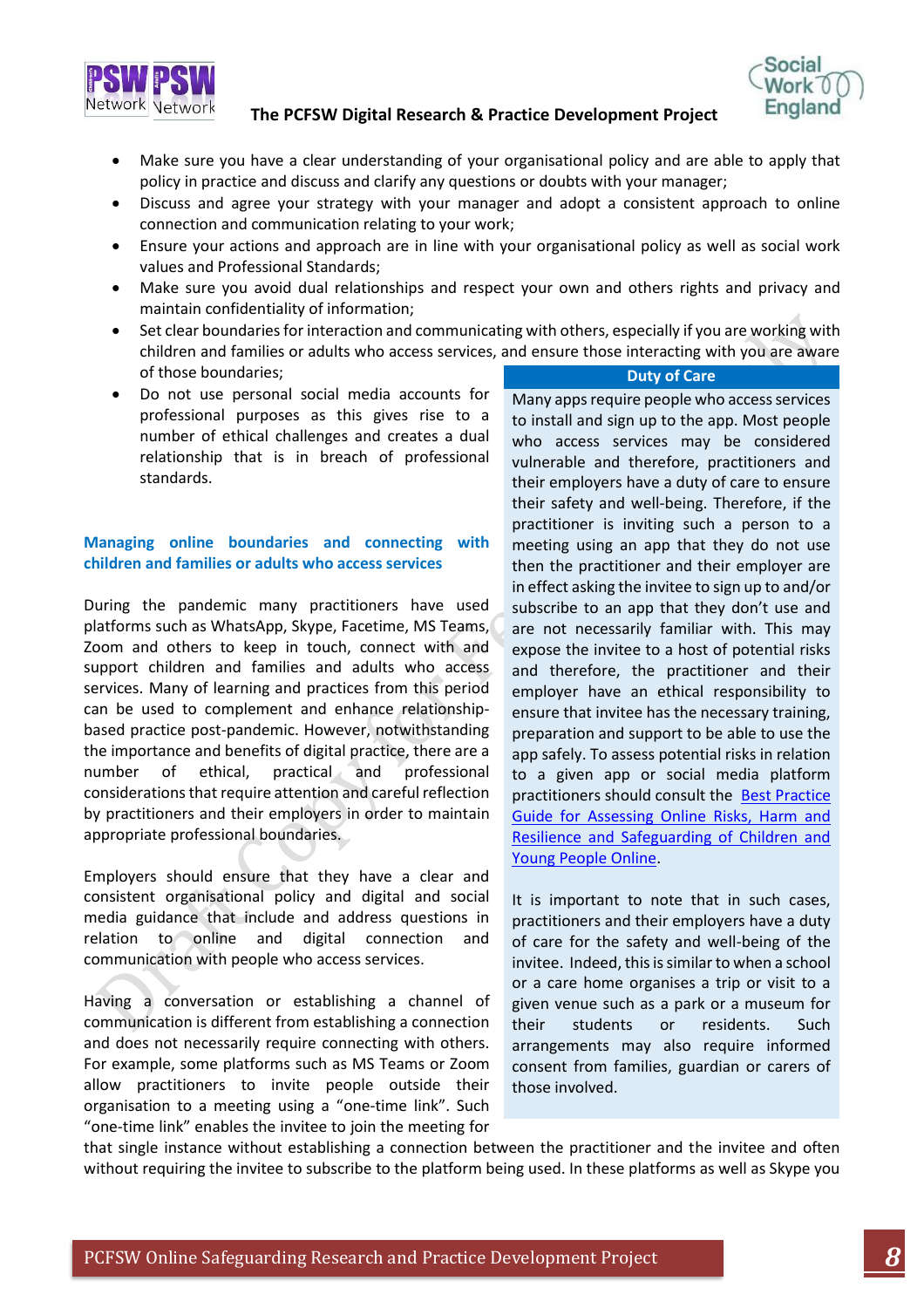

can also send an invite with the invitee joining via a web browser and without having to download or sign up to the software platform. This limits the ethical and professional implications of such a conversation.

However, some practitioners have used social media accounts such as WhatsApp or FaceTime to communicate with people who access services. In such cases, practitioners and their employers should consider a number of ethical, professional and practical points and these include:

Confidentiality and disclosure of personal information: Apps that require the invitee to sign up for an account often create a connection between the practitioner sending the invite and the invitee. This has important implications that require careful consideration and these include:

Connecting with the invitee on apps such as WhatsApp means that both parties will see each other's mobile phone number and contacts; that is a significant disclosure of information for both parties that entails important ethical and professional implications and requires careful consideration. It is important to note that on platforms such as Telegram, users have the option of sharing or hiding their phone number and this offers added privacy. Furthermore, some local authorities have modified

#### **Installing and using social media apps/platforms on your computer**

Installing apps such as WhatsApp on your computer will often mean that you will automatically be logged into the app when you login to your computer and hence will be online. In such a case and depending on your notification setting, you may continue to receive notifications and messages on your desktop screen. Therefore, practitioners and their employers should carefully consider their responsibility and the professional liability associated with receiving and seeing such content, messages, interactions or notifications.

platforms such as WhatsApp to allow connection without sharing of phone numbers or contacts however, if this is not the case for your local authority then practitioners need to carefully consider its implications and how to maintain appropriate personal and professional boundaries.

Some apps show user's status and this means when practitioners are online their status is shared with all their connections and their connections know when practitioners are online and will be able to contact practitioners using the app/platform; also in many messaging apps users can see whether and when their messages have been received, viewed and read by others. Furthermore, all your contacts will be able to see and respond to any group messages or information you post.

Practitioners will be able to see group messages and information posted by their connections or by people in the same online group. Also, most social media apps offer notification to inform users about messages and relevant online activities of their connections or people contacting or messaging them; practitioners can adjust their notification settings and decide which notifications they wish to receive. However, practitioners cannot unsee what they have seen and what they see may entail professional responsibility. This requires careful reflection to consider the practitioner's responsibility and the professional

#### **Thinking about Ethics of Digital Practice**

Practitioners should be purposeful, transparent and proportionate in their online engagement and digital practice as well as all their actions and decisions. Therefore, while in many instances the use of technology can be facilitative and can complement and strengthen relationship-based practice, digital practice presents distinct risks and limitations and therefore, practitioners should be mindful of its ethical, practical and professional strengths, limitations and implications.

Practitioners can use the 10 Cs as described in [Best Practice Guide for Assessing Online Risks,](https://esafeguarding.org/publications/PSW=and-SWE-Best-Practice-Guidance-for-Assessing-Online-Risks,-Harm-and-Resilience-and-Safeguarding-Children-and-Young-People-Online-2020-05-26.pdf)  [Harm and Resilience and Safeguarding of](https://esafeguarding.org/publications/PSW=and-SWE-Best-Practice-Guidance-for-Assessing-Online-Risks,-Harm-and-Resilience-and-Safeguarding-Children-and-Young-People-Online-2020-05-26.pdf)  [Children and Young People Online](https://esafeguarding.org/publications/PSW=and-SWE-Best-Practice-Guidance-for-Assessing-Online-Risks,-Harm-and-Resilience-and-Safeguarding-Children-and-Young-People-Online-2020-05-26.pdf) to think about their online identity, connection and communications and their associated risks and ethical and professional implications.

liability associated with receiving and seeing such content, messages, interactions or notifications.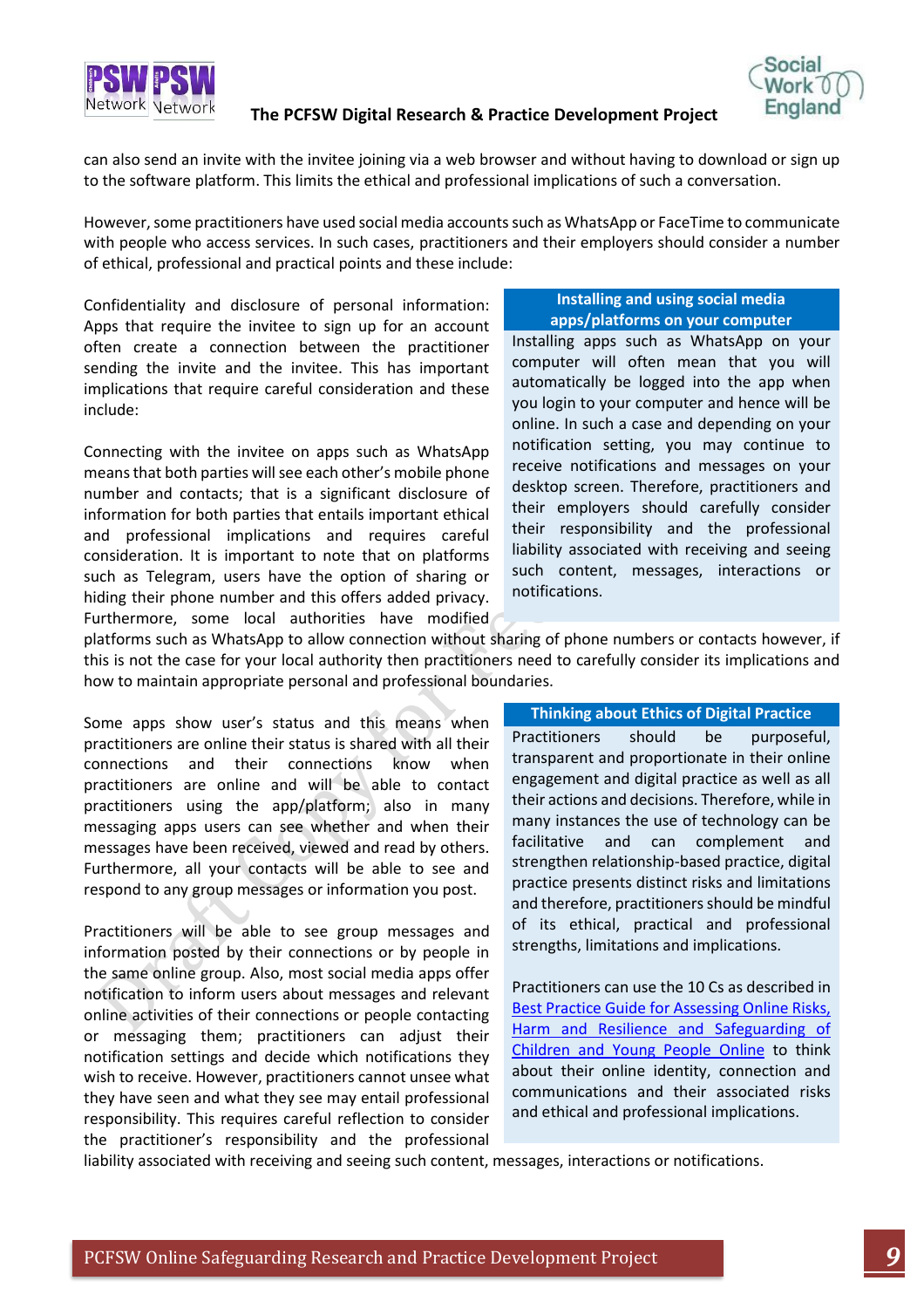



Finally, if you use a social media platform that does not show whether you are online or offline (such as Twitter) and for professional purposes connect with people who access services on such a platform, or if you provide a service through a given platform, then there may be a reasonable expectation on the part of people who access services that you respond to questions and messages and requests for assistance. Such a social media account may also result in people referring or signposting or raising safeguarding concerns or emergencies by contacting you online with the assumption of action and timely response on your part. This gives rise to ethical and professional liabilities and therefore, in such cases it is essential to set clear boundaries and communicate this on your profile and to all concerned as to when your account is monitored and when and how you can be contacted and whether such safeguarding concerns or emergencies should be addressed to you or reported through a different channel and to a different service.

As a general rule, practitioners should be mindful and effectively manage public expectations and act with transparency, consistency and clear boundaries and ensure that the same is communicated to all concerned.

# **The digital knowledge, skills and capabilities for social workers**

To develop and enhance good and effective digital practice, practitioners and their employers should consider the following Digital Capabilities for Social Workers and ensure that practitioners are able to:

- develop and maintain appropriate professional relationships and boundaries;
- identify, assess and manage online risks;
- develop and demonstrate digital literacy, knowledge and skills in using digital technology;
- make respectful, purposeful and meaningful choices and decisions online. (For example, choosing who to connect with or who to engage with online);
- distinguish and evaluate the reliability and credibility of information and online sources;
- trace and gather information across multiple media (for example, across different online sources, news websites, Facebook, Twitter, Instagram, etc.);
- mix media & content from different online sources and sites to produce meaningful information;
- navigate across diverse communities and different media online;
- use and engage in digital communication, digital participation and digital collaboration appropriately and as needs be;
- pool knowledge and experiences together to inform and/or enhance their thinking, knowledge, decision making and behaviour;
- assess different circumstances and to respond in an appropriate, ethical, proportionate and professional manner;
- multitask and be able to consider the context and shift their attention onto the most significant or important information or detail;
- coproduce and collaborate to achieve common goals and produce shared solutions and outcomes;
- use digital and social media ethically and yet creatively and/or innovatively in practice or academia or research.

# **From the PSW Networks and and Social Work England, thank you for all that you do.**

We hope this is guide is helpful and value your comments and feedback. Please address all feedback, comments or suggestions to Dr. Peter Buzzi at: **PSWresearch@esafeguarding.org** 

**For: The PCFSW Research and Practice Development Project**